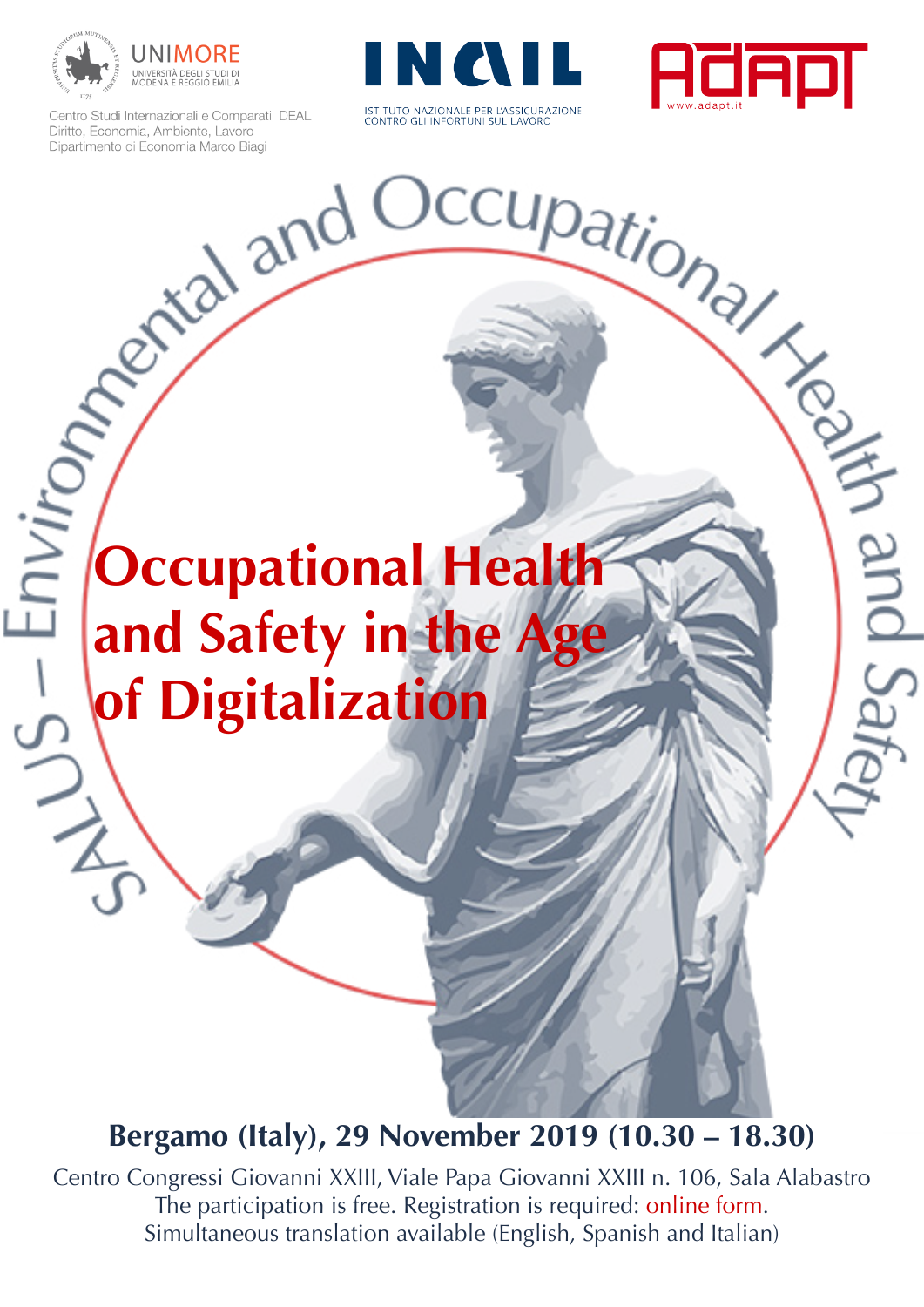# **Session I – Occupational Health and Safety in the Age of Digitalisation** (10.30 - 12.30)

Moderator: **Malcom Sargeant** (Middlesex University, Member of the ADAPT-DEAL-INAIL International Scientific Committee on Health and Safety in the context of the IV Industrial Revolution)

*Prevention of labour risks and new labour market: some key issues* **Lourdes Mella Méndez** (Universidad de Santiago de Compostela, Member of the ADAPT-DEAL-INAIL International Scientific Committee on Health and Safety in the context of the IV Industrial Revolution)

*INAIL Research Contribution concerning the Protection of Health and Safety in the Context of Industry 4.0* **Antonio Valenti** (INAIL) **ARS DUR** 

*From Fordism to post-Fordism: work is fragmented, risk spreads* **Fiorenza Misale** (Università degli Studi Roma Tre)

*Time and Space in the gig-economy: Challenges and new approaches for the regulation of Occupational Health and Safety* **Cristina Inversi** (University of Manchester)

*El futuro de la seguridad y la salud en el trabajo* **María Luisa Martín Hernández** (Universidad de Salamanca)

*IV Rivoluzione industriale e tutele assicurative* **Vincenzo Cangemi**, **Lorenzo Pelusi** (ricercatori DEAL - ADAPT)

#### **Session II** - **Psycho-social Risks between Future and Past**   $(12.30 - 13.00)$

Moderator: **Antonella Mauro** (Università di Bergamo)

*Burnout from the Labour Protection Perspective. Risks Factors and Prevention*  **Aleksandra Pietras** (University of Lodtz)

*From the I to the IV Industrial Revolution: Looking at the Past to Understand Current Psychosocial Risks* **Cecilia Leccardi**, **Michele Tiraboschi** (ADAPT, DEAL)

### **Session III** - **The Demographic Impact** (14.00 - 15.00)

Moderator: **Malcom Sargeant** (Middlesex University, Member of the ADAPT-DEAL-INAIL International Scientific Committee on Health and Safety in the context of the IV Industrial Revolution)

*Riesgos emergentes en el trabajo derivados del cambio tecnológico y del envejecimiento* **Juan Manuel Moreno Díaz** (Universidad de Sevilla)

*Physical activity in workplace: Strategies and economics analysis in Health* **Ingrid Julieth Gonzalez Cardozo** (Universidad Nacional de Colombia)

*Protection of Older Workers' Health at Work* **Zeynep Sisli** (Izmir University of Economics)

*Jubilación y empleo: el envejecimiento activo como nexo de transición de activo a pasivo* **Ramon Lopez Fuentes** (Universidad de Sevilla)